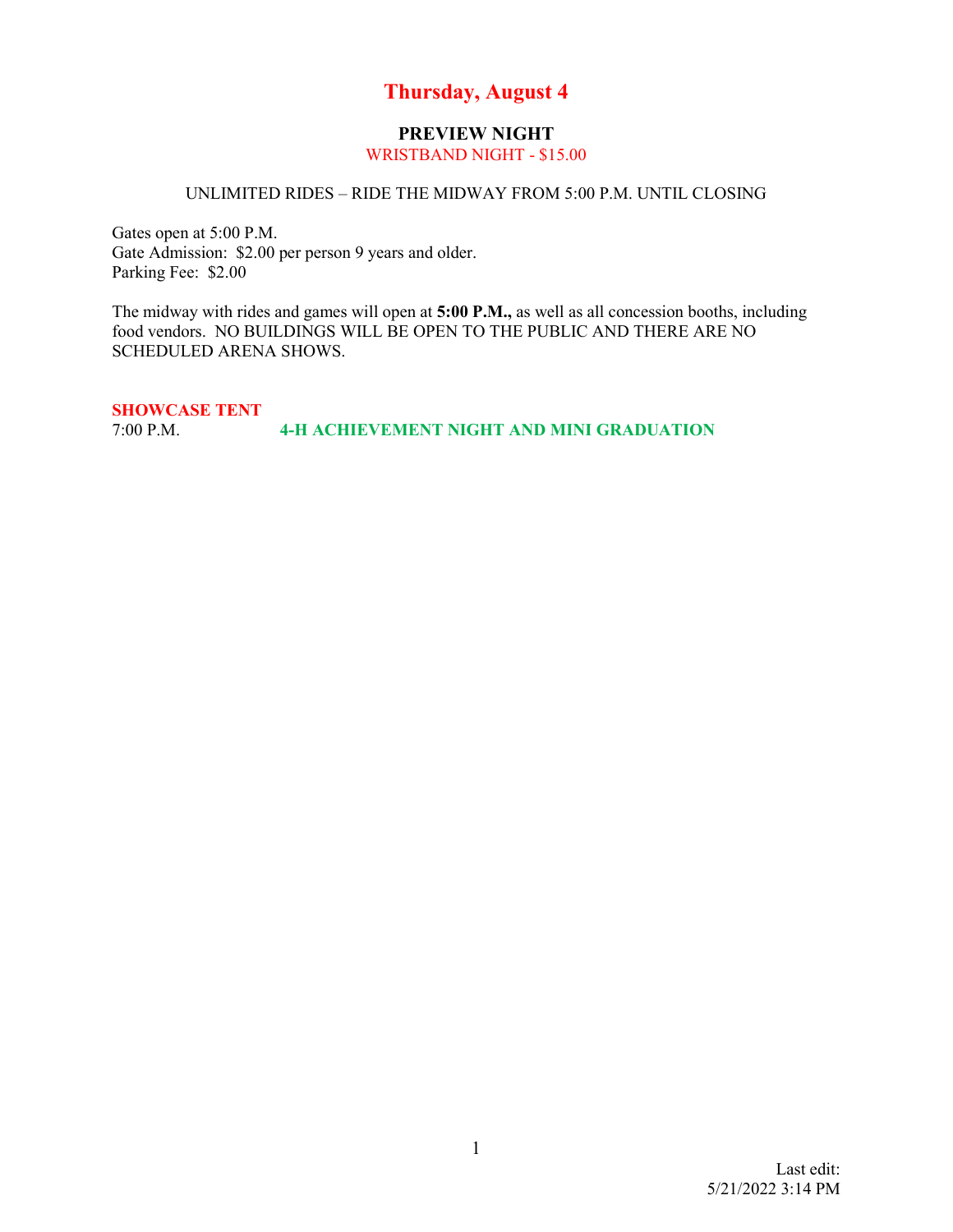### **Friday, August 5**

#### **\$2 FRUGAL FOOD FRIDAY**

Find your new favorite food! Check out our concession vendors and see what they have to offer, today only - \$2.00 tastings!

#### **\$15.00 WRISTBAND AFTERNOON** – 12 NOON TIL 5:00 P.M. **\$30.00 WRISTBAND ALL DAY** – 12 NOON TIL CLOSING

You can still purchase your all day wristbands for \$5.00 OFF TODAY ONLY – can be used any dayonline at our website: [www.lake-county-fair.com](http://www.lake-county-fair.com/)  **GRANDSTAND**

| <b>GRANDSTAND</b> |                                                                                   |
|-------------------|-----------------------------------------------------------------------------------|
| $7:00$ P.M.       | <b>ALL STAR MONSTER TRUCK SHOW</b>                                                |
|                   | <b>Including: Professional Quad Warrior Racing</b>                                |
|                   | Featuring: Wild Side, Terminal Velocity, Get 'er Done 2 <sup>nd</sup> Generation, |
|                   | Miss Get 'er Done, Sinistar & more                                                |
|                   | Admission: \$15.00                                                                |
|                   |                                                                                   |
|                   |                                                                                   |

5:30 – 6:30 P.M. **Free Meet and Greet on the track for all ticket holders**

Take a ride on a real monster truck before  $\&$  after shows – additional fee

| <b>ARENA</b> |                                       |
|--------------|---------------------------------------|
| $6:30$ P.M.  | ALL BREED CLASSIC HORSE and PONY SHOW |

#### **SPECIAL ACTIVITIES**

*Watch for Bea buzzing around the fairgrounds!* 

| ALL DAY         | <b>FARM BUREAU PRESENTS "THERE'S MORE THAN CORN</b>                                 |
|-----------------|-------------------------------------------------------------------------------------|
|                 | <b>GROWING IN INDIANA"</b> – Flower Show Building                                   |
| ALL DAY         | NORTHWEST INDIANA WOODWORKERS ASSOCIATION                                           |
|                 | <b>DEMONSTRATION - Family Arts &amp; Crafts Building</b>                            |
| 12 NOON - CLOSE | SHOW - ME SAFARI PETTING ZOO - Midway, sponsored by $\sum_{\text{S/NICE}}$ REPUBLIC |
| $1:00-8$ P.M.   | <b>HARVEST TYME FARM KIDS ACTIVITIES - FREE - Pavilion #1</b>                       |
|                 | 1:00, 3:00, 5:00 & 7:00 P.M. SHOW - ME SWINE RACERS – North of Agriculture Building |

| <b>IMMEDIATELY</b><br><b>FOLLOWING</b> |                                                          |
|----------------------------------------|----------------------------------------------------------|
| 4-H Poultry Show                       | <b>4-H POULTRY (THE ROLES ARE REVERSED) SHOWMANSHIP</b>  |
|                                        | <b>ACTIVITY</b> – Goat/Poultry Barn                      |
| $6:00$ P.M.                            | 4-H DAIRY GOAT SHOWMANSHIP, WORKSHOP - Goat/Poultry Barn |

#### **JUDGING**

| 9:00 A.M.   | <b>4-H POULTRY SHOW - Goat/Poultry Barn</b>              |
|-------------|----------------------------------------------------------|
| 9:00 A.M.   | <b>AGRICULTURE</b> - Agriculture Building                |
| 10:00 A.M.  | <b>FLOWER SHOW</b> (Arrangements) – Flower Show Building |
| $3:00$ P.M. | <b>SHEEP SHOW - Livestock Show Pavilion</b>              |

**HERITAGE STAGE sponsored by**  6:00 P.M. **BLUE HOLLER BAND** – Bluegrass Music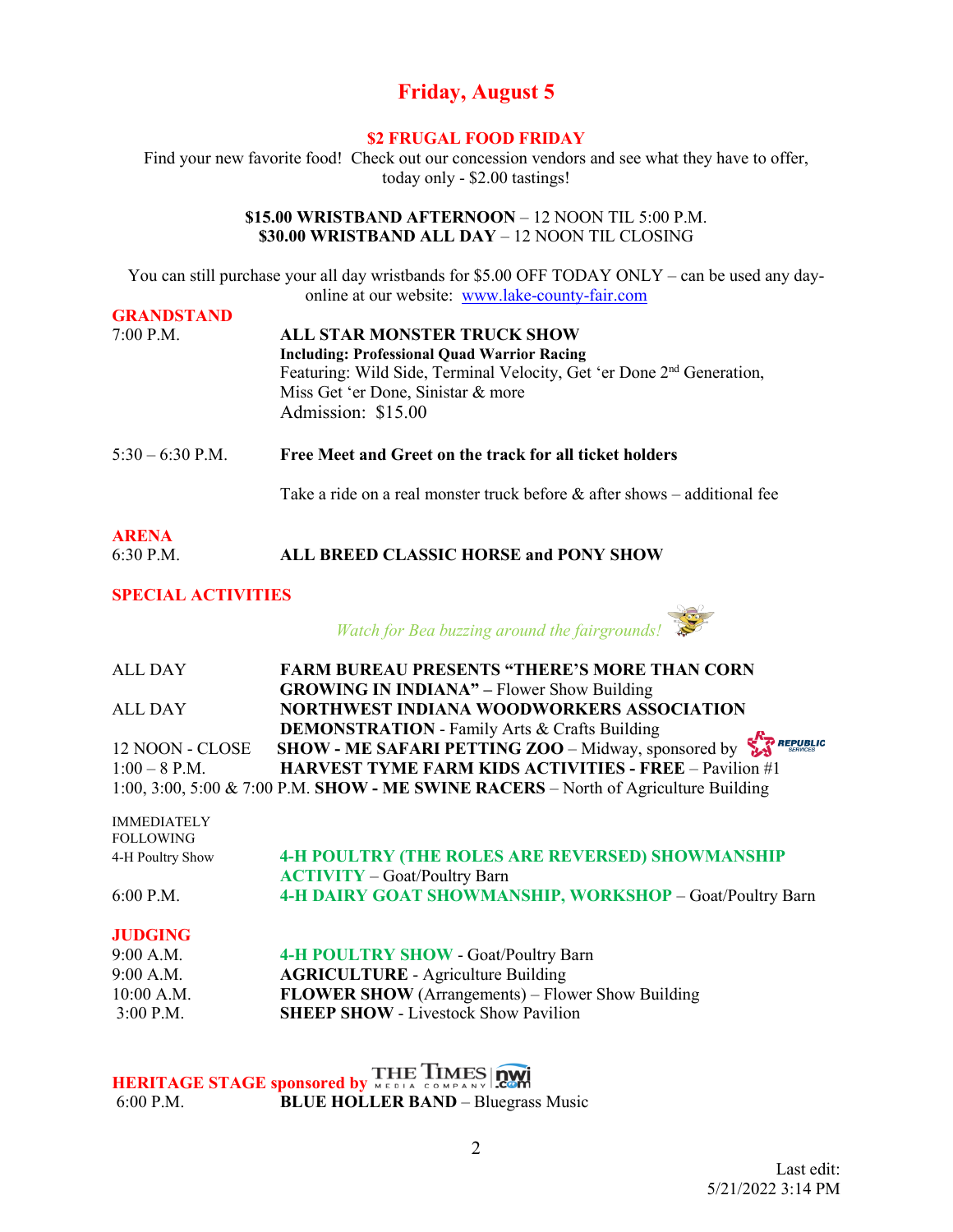



#### **\$15.00 WRISTBAND AFTERNOON** – 12 NOON TIL 5:00 P.M. **\$30.00 WRISTBAND ALL DAY** – 12 NOON TIL CLOSING

#### **GRANDSTAND**

7:00 P.M. **ALL STAR MONSTER TRUCK SHOW Including: Professional Quad Warrior Racing** Featuring: Wild Side, Terminal Velocity, Get 'er Done 2<sup>nd</sup> Generation, Miss Get 'er Done, Sinistar & more

Admission: \$15.00

5:30 – 6:30 P.M. **Free Meet and Greet on the track for all ticket holders**

Take a ride on a real monster truck before  $\&$  after shows – additional fee

#### **ARENA**

9:00 A.M., 1:00 & 6:30 P.M**. SOCIETY ALL BREED CLASSIC HORSE and PONY SHOW**  6:00 P.M. **RAY OF HOPE RIDERS** – Ladies Side Saddle Drill Team

#### **SPECIAL ACTIVITIES**



| <b>ALL DAY</b>  | <b>FARM BUREAU PRESENTS "THERE'S MORE THAN CORN</b>                                           |
|-----------------|-----------------------------------------------------------------------------------------------|
|                 | <b>GROWING IN INDIANA"</b> – Flower Show Building                                             |
| <b>ALL DAY</b>  | NORTHWEST INDIANA WOODWORKERS ASSOCIATION                                                     |
|                 | <b>DEMONSTRATION</b> - Family Arts & Crafts Building                                          |
| $8:30$ A.M.     | <b>PIE DAY</b> – Family Arts and Crafts Building                                              |
| $10:30$ A.M.    | <b>BEAN SPITTING CONTEST REGISTRATION - Special Activities Area</b>                           |
| $11:00$ A.M.    | <b>BEAN SPITTING CONTEST - Special Activities Area</b>                                        |
| 12 NOON - CLOSE | SHOW - ME SAFARI PETTING $\overline{ZOO}$ - Midway, sponsored by $\sum_{\text{S/N}}$ REPUBLIC |
| $1:00$ P.M.     | <b>GIANT SQUASH WEIGH IN - Agriculture Building</b>                                           |
| $1:00 - 8$ P.M. | <b>HARVEST TYME FARM KIDS ACTIVITIES - FREE - Pavilion #1</b>                                 |
|                 | 1:00, 3:00, 5:00 & 7:00 P.M. SHOW - ME SWINE RACERS – North of Agriculture Building           |

#### **JUDGING**

| 8:30 A.M.   | <b>4-H RABBIT SHOW - Rabbit Building</b>    |
|-------------|---------------------------------------------|
| 9:00 A.M.   | <b>DAIRY SHOW - Livestock Show Pavilion</b> |
| $1:00$ P.M. | <b>4-H COMPANION CLASS - Rabbit Barn</b>    |

#### **SHOWCASE TENT**

| 7:00 P.M. | <b>SMALL TOWN</b> - A John Mellencamp Experience |
|-----------|--------------------------------------------------|

**HERITAGE STAGE sponsored by THE TIMES TWI** 6:00 P.M. **RUSTY NAIL CROSSING –** Bluegrass/ Gospel Music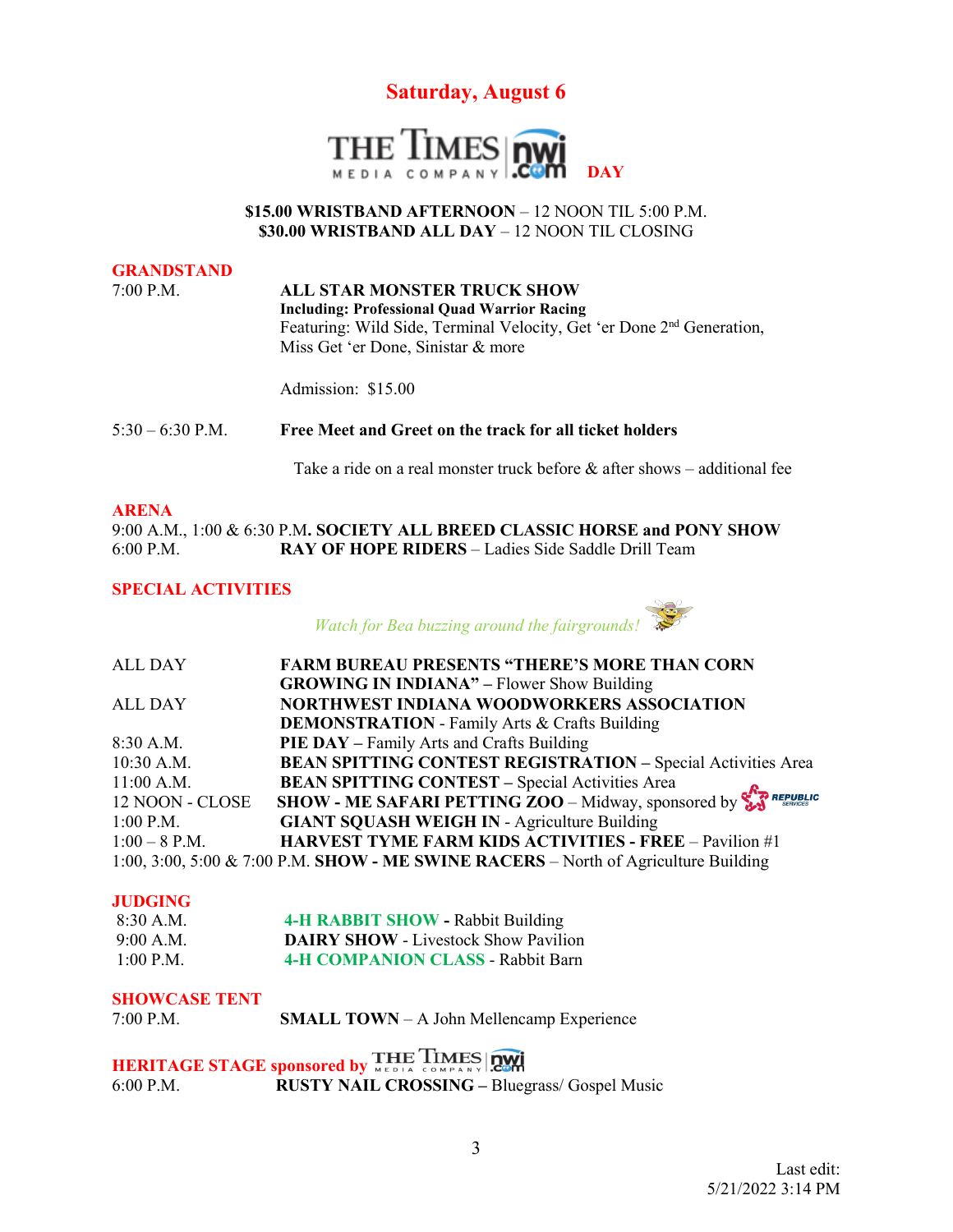### **Sunday, August 7**

#### **\$15.00 WRISTBAND AFTERNOON** – 12 NOON TIL 5:00 P.M. **\$30.00 WRISTBAND ALL DAY** – 12 NOON TIL CLOSING

**GRANDSTAND**  3:00 P.M. **ALL STAR MONSTER TRUCK SHOW Including: Professional Quad Warrior Racing** Featuring: Wild Side, Terminal Velocity, Get 'er Done 2nd Generation, Miss Get 'er Done, Sinistar & more Admission: \$15.00

#### 1:30 – 2:30 P.M. **Free Meet and Greet on the track for all ticket holders**

Take a ride on a real monster truck before & after shows – additional fee

#### **ARENA**

9:00 A.M., 1:00 & 6:30 P.M**. ALL BREED CLASSIC HORSE and PONY SHOW**  6:00 P.M. **RAY OF HOPE RIDERS** –Ladies Side Saddle Drill Team

#### **SPECIAL ACTIVITIES**

*Watch for Bea buzzing around the fairgrounds!* 

ALL DAY **FARM BUREAU PRESENTS "THERE'S MORE THAN CORN GROWING IN INDIANA" –** Flower Show Building ALL DAY **NORTHWEST INDIANA WOODWORKERS ASSOCIATION DEMONSTRATION**- Family Arts & Crafts Building ALL DAY UNTIL 6PM **4-H RABBIT EXHIBIT** – Rabbit Building 12 NOON – 5 P.M. **VB&K EXPRESS CAR SHOW** – Special Activities Area **REPUBLIC** 12 NOON - CLOSE **SHOW - ME SAFARI PETTING ZOO** – Midway, sponsored by 12:30PM – 3:30 PM **CROP CREATIONS ( 5 to 12 year olds)** – Agriculture Building– *NEW TIME!* 1:00 – 8 P.M. **HARVEST TYME FARM KIDS ACTIVITIES - FREE** – Pavilion #1 1:00, 3:00, 5:00 & 7:00 P.M. **SHOW - ME SWINE RACERS** – North of Agriculture Building, 2:00 P.M. **4-H MINI RABBIT BARN ACTIVITY** – Rabbit Barn

#### **JUDGING**

| 9:00 A.M.   | <b>BEEF SHOW - Livestock Show Pavilion</b>  |
|-------------|---------------------------------------------|
| 10:00 A.M.  | 4-H DAIRY GOAT SHOW - Goat/Poultry Barn     |
| $2:00$ P.M. | <b>SWINE SHOW - Livestock Show Pavilion</b> |

#### **SHOWCASE TENT**

| $9:00$ A.M. | <b>CHURCH SERVICE</b> by The Lutheran Church Missouri Synod of NWI |
|-------------|--------------------------------------------------------------------|
|             | 11:00 A.M. & 1:30 P.M. HOT WHEELS REGISTRATION                     |
|             | 12 NOON & 2:30 P.M. HOT WHEELS RACING - FOR ALL AGES               |
| $5:00$ P.M. | <b>VB&amp;K EXPRESS CAR SHOW AWARDS</b>                            |

**HERITAGE STAGE sponsored by WEBLA COMPANY COMPANY** 6:00 P.M. **JOHN KUIPER AND FRIENDS** – Country & Gospel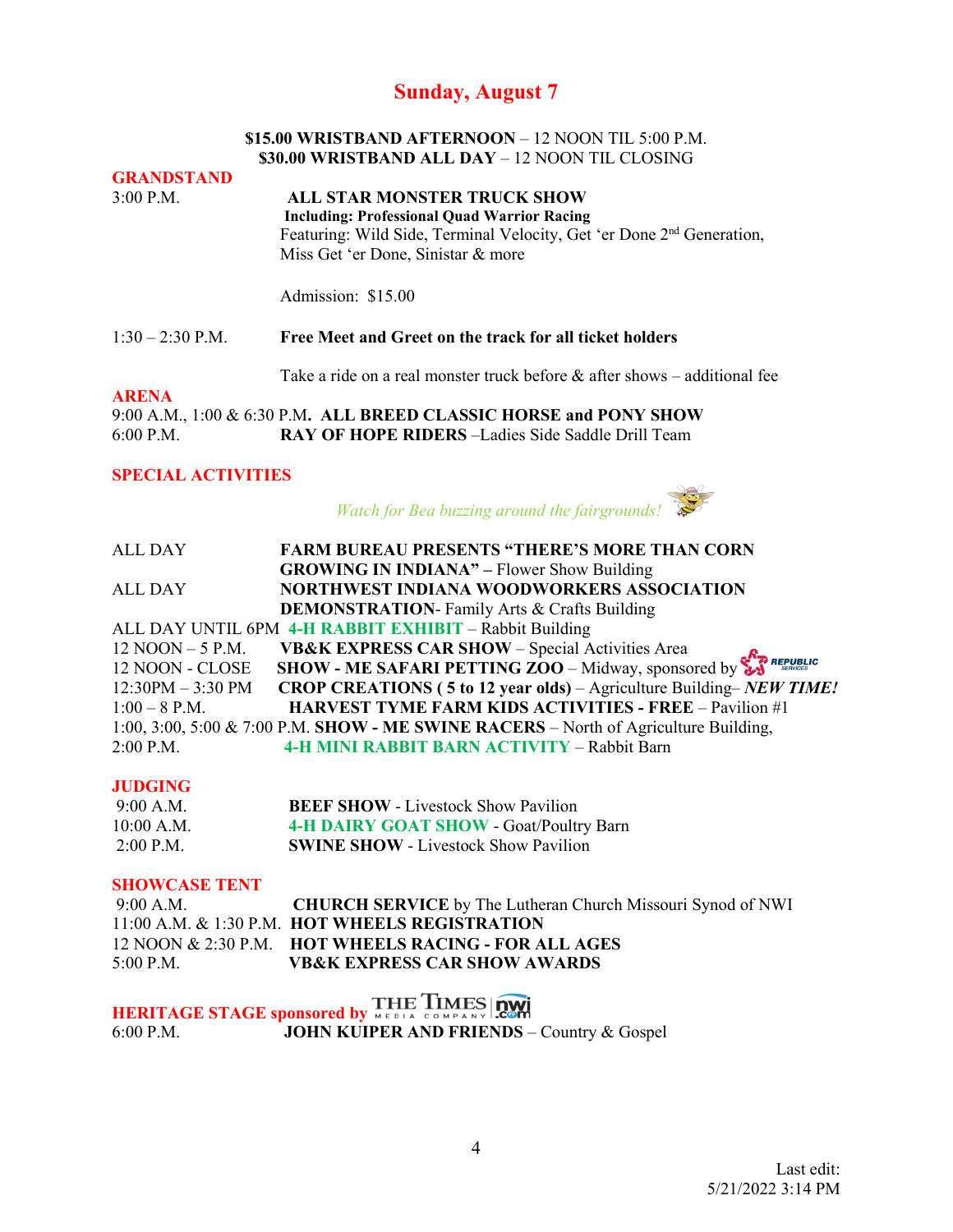### **Monday, August 8**

**SENIOR CITIZENS DAY** sponsored by **SP Franciscan** HEALTH

62 and over, no admission charge at gate \$5.00 parking fee charged after 3:00 P.M.

**"FREE BEFORE THREE" – FREE ADMISSION BEFORE 3:00 P.M.** 

#### **\$15.00 WRISTBAND AFTERNOON** – 12 NOON TIL 5:00 P.M. **\$30.00 WRISTBAND ALL DAY** – 12 NOON TIL CLOSING

#### **GRANDSTAND**

7:00 P.M. **THREE BAR J RANCH AND RODEO** sponsored by  $\sum_{24/7}^{9}$  NW INDIANA Featuring eight events: Bareback Bronc Riding, Saddle Bronc Riding, Bull Riding, Cowgirls Barrel Racing, Girls Breakaway Roping, Steer Wrestling, Calf Roping And Team Roping

Admission: \$15.00

6:00 P.M. Meet and Greet for all ticket holders - additional fees may apply

#### **ARENA**

| 9:00 A.M.   | <b>YOUTH FUN HORSE SHOW</b>      |
|-------------|----------------------------------|
| $6:00$ P.M. | <b>4-H HORSE &amp; PONY SHOW</b> |

#### **SPECIAL ACTIVITIES**

*Watch for Bea buzzing around the fairgrounds!*

|                 | LIVESTOCK NURSERY - Dairy Barn, sponsored by THE TIMES 2011                                       |
|-----------------|---------------------------------------------------------------------------------------------------|
| <b>ALL DAY</b>  |                                                                                                   |
| <b>ALL DAY</b>  | <b>FARM BUREAU PRESENTS "THERE'S MORE THAN CORN</b>                                               |
|                 | <b>GROWING IN INDIANA"</b> – Flower Show Building                                                 |
| <b>ALL DAY</b>  | NORTHWEST INDIANA WOODWORKERS ASSOCIATION                                                         |
|                 | <b>DEMONSTRATION - Family Arts &amp; Crafts Building</b>                                          |
| <b>ALL DAY</b>  | <b>RABBIT EXHIBIT-Rabbit Building</b>                                                             |
| 12 NOON - CLOSE | SHOW - ME SAFARI PETTING $\overline{200}$ – Midway, sponsored by $\overline{\mathbf{S}}$ REPUBLIC |
| 12 NOON         | 4-H MINI POULTRY ACTIVITY - Goat/Poultry Barn                                                     |
| $1:00 - 8$ P.M. | <b>HARVEST TYME FARM KIDS ACTIVITIES - FREE - Pavilion #1</b>                                     |
|                 | 1:00, 3:00, 5:00 & 7:00 P.M. SHOW - ME SWINE RACERS – North of Agriculture Building               |
| 2:00 P.M.       | 4-H MINI DAIRY GOAT ACTIVITY - Goat/Poultry Barn                                                  |
| 7:00 P.M.       | 4-H LIVESTOCK COSTUME ACTIVITY - Livestock Show Pavilion                                          |
|                 |                                                                                                   |

#### **JUDGING**

| 10:00 A.M.  | <b>FLOWER SHOW</b> (Fairy Gardens, Shrubs, Vines, and Roses) - Flower Show Building |
|-------------|-------------------------------------------------------------------------------------|
| $6:00$ P.M. | 4-H SHEEP & SWINE CARCASS SHOWS (on hoof) - Livestock Show Pavilion                 |

#### **SHOWCASE TENT**

|              | 9:00 A.M. – 12 NOON Health related screenings and nutritional information provided by Franciscan |
|--------------|--------------------------------------------------------------------------------------------------|
|              | Health - Refreshments and Goodies served                                                         |
| $10:00$ A.M. | APPLE PEELING CONTEST - Sponsored by <b>EP Franciscan HEALTH</b>                                 |
|              |                                                                                                  |

## **HERITAGE STAGE** sponsored by MEDIA COMPANY COM<br>6:00 P.M. **HAZZARD COUNTY BAND - C HAZZARD COUNTY BAND – Country Music**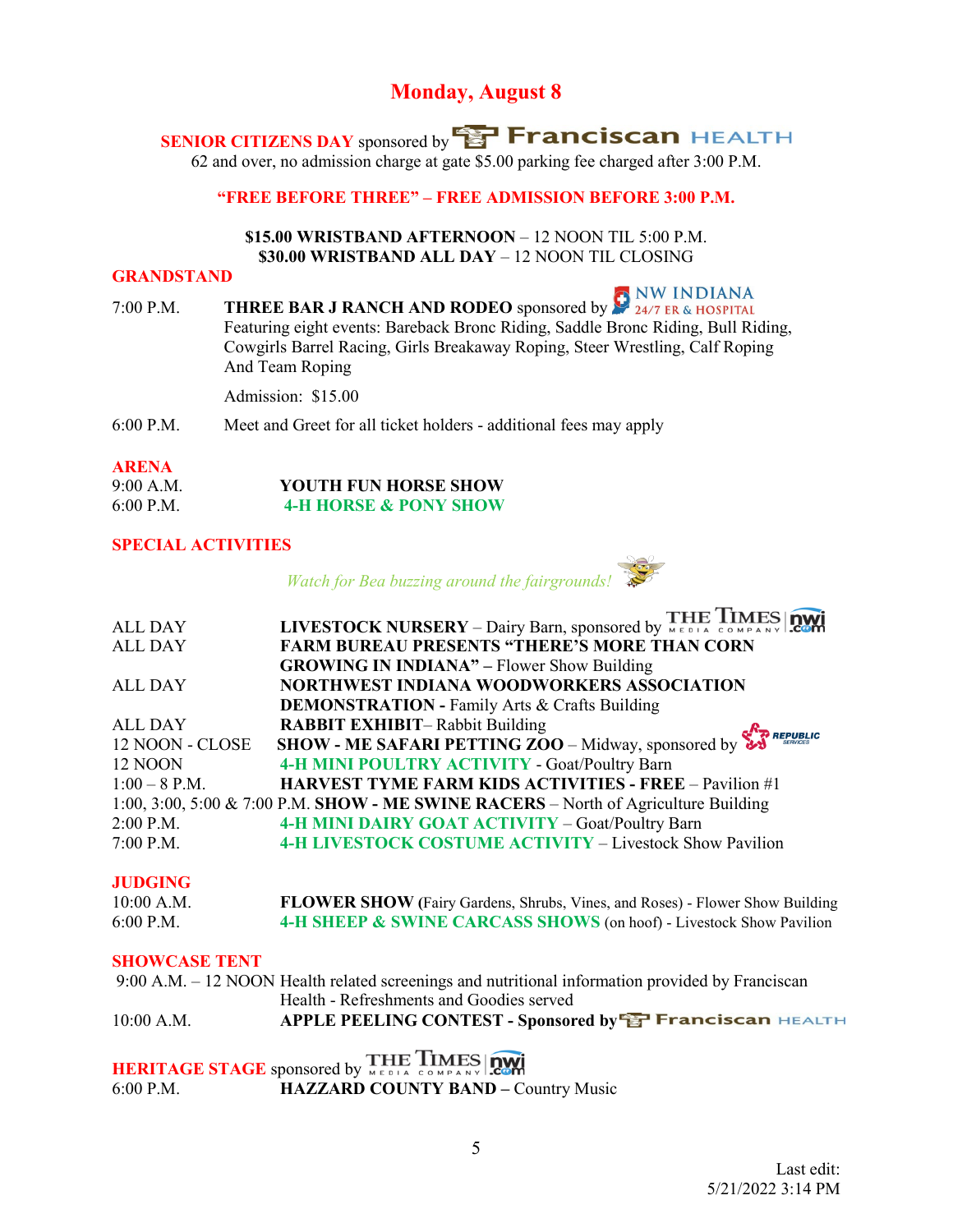**Tuesday, August 9**

**PEPSI BEVERAGES COMPANY PEPSI FAMILY VALUE D** 

**Receive one afternoon wristband for 150 empty Pepsi or Crush product 12 oz. cans. Bring to the redemption center between 9 A.M. and 1:00 P.M. (Wristband good 12:00 NOON-5:00 P.M. LIMIT ONE PER PERSON)**

**"FREE BEFORE THREE" – FREE ADMISSION BEFORE 3:00 P.M.** 

**\$15.00 WRISTBAND AFTERNOON** – 12 NOON TIL 5:00 P.M. **\$30.00 WRISTBAND ALL DAY** – 12 NOON TIL CLOSING

### **GRANDSTAND**

7:00 P.M. **MICRO WRESTLING**

*Post – Show Meet & Greet with the Micro Wrestlers*

Admission: \$15.00

#### **ARENA** ALL DAY **4-H HORSE & PONY SHOW**

#### **SPECIAL ACTIVITIES**

*Watch for Bea buzzing around the fairgrounds!* 



# **JUDGING**<br>6:00 P.M.

**4-H SHEEP SHOW - Livestock Show Pavilion** 

#### **SHOWCASE TENT**

| $11:00$ A.M. | <b>PEDAL PULL REGISTRATION</b> |
|--------------|--------------------------------|
| 12 NOON      | <b>PEDAL PULL CONTEST</b>      |

**HERITAGE STAGE** sponsored by THE TIMES 6:00 P.M. **ERIC LAMBERT AND THE LOVELY CHAR –** Americana Music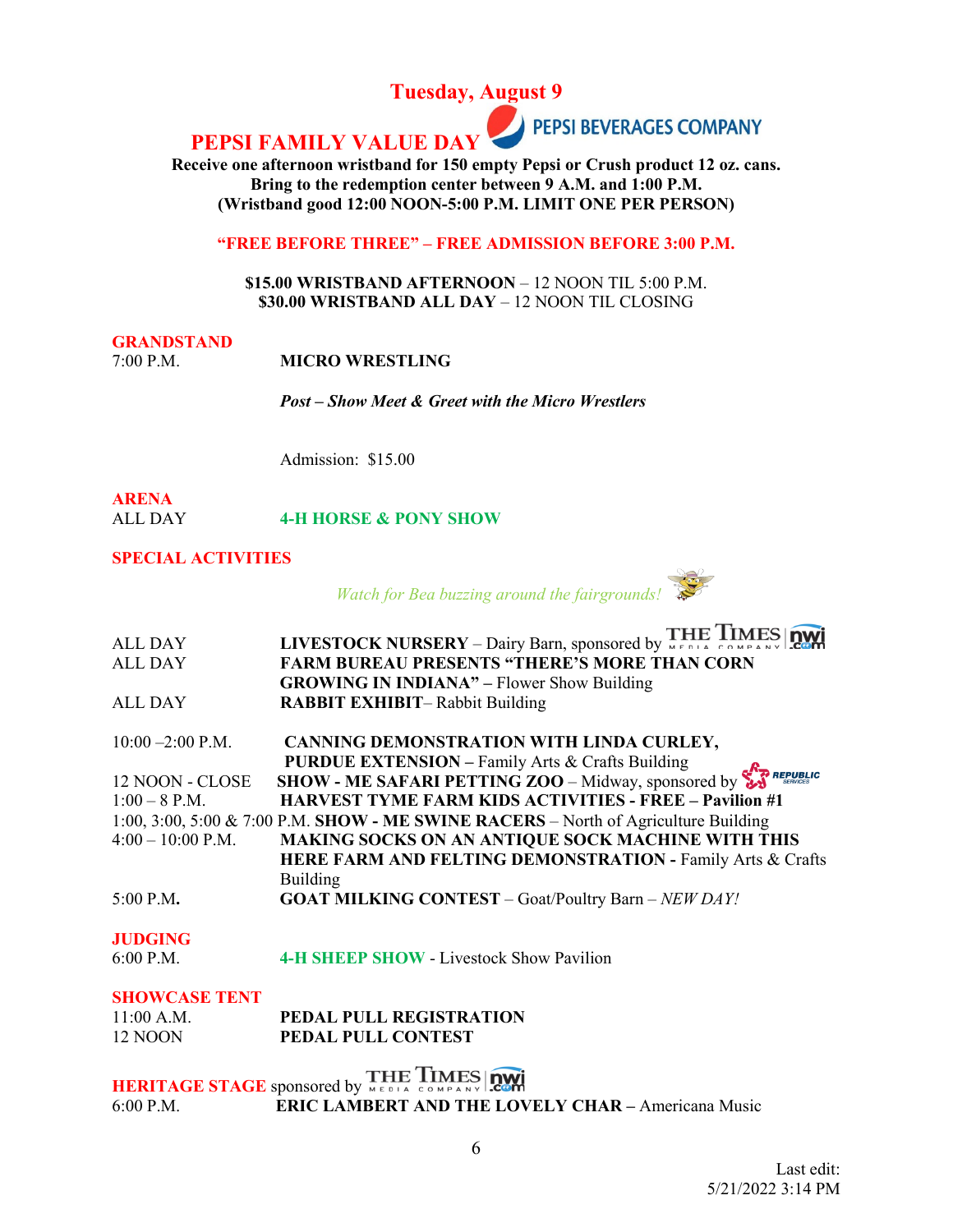### **Wednesday, August 10**

#### **\$15.00 WRISTBAND AFTERNOON** – 12 NOON TIL 5:00 P.M. **\$30.00 WRISTBAND ALL DAY** – 12 NOON TIL CLOSING

#### **"FREE BEFORE THREE"-FREE ADMISSION BEFORE 3:00 P.M.**

#### **GRANDSTAND**

 *Admission: \$5.00 per person*  4:00 P.M. – 7:00 P.M. **BALLOON WALK THROUGH AND PHOTO FUN** Begins at 6:30P.M. **TETHER BALLOON -** *\$10 Per Person* 7:45 P.M. – 9:15 P.M. **3 BALLOONS GLOW BRIGHTLY**

#### **ARENA**

8:00 A.M. **4-H HORSE & PONY SHOW**<br>6:00 P.M. **DRAFT HORSE & PONY/HA DRAFT HORSE & PONY/HAFLINGER SHOW** 

### **SPECIAL ACTIVITIES**

 *Watch for Bea buzzing around the fairgrounds!*

| <b>ALL DAY</b>      | LIVESTOCK NURSERY – Dairy Barn, sponsored by THE LIMES DWI                          |
|---------------------|-------------------------------------------------------------------------------------|
| <b>ALL DAY</b>      | <b>FARM BUREAU PRESENTS "THERE'S MORE THAN CORN</b>                                 |
|                     | <b>GROWING IN INDIANA"</b> – Flower Show Building                                   |
| <b>ALL DAY</b>      | <b>RABBIT EXHIBIT-Rabbit Building</b>                                               |
| 8:30 A.M.           | <b>4-H BEEF ACTIVITY - Livestock Show Pavilion</b>                                  |
|                     | 10:00 A.M. - 5:00 P.M. DUNELAND WOOD CARVERS DEMONSTRATION - Family Arts and        |
|                     | Crafts Building<br>REPUBLIC                                                         |
| 12 NOON - CLOSE     | <b>SHOW - ME SAFARI PETTING ZOO</b> – Midway, sponsored by $\overline{\mathbf{v}}$  |
| $1:00 - 8:00$ P.M.  | <b>HARVEST TYME FARM KIDS ACTIVITIES - FREE - Pavilion #1</b>                       |
|                     | 1:00, 3:00, 5:00 & 7:00 P.M. SHOW - ME SWINE RACERS – North of Agriculture Building |
| $5:30 - 10:00$ P.M. | <b>CROCHETING TECHNIQUE DEMONSTRATION BY</b>                                        |
|                     | <b>CHARLOTTE MOLDEN - Family Arts &amp; Crafts Building</b>                         |
| $7:00$ P.M.         | 4-H MINI DAIRY ACTIVITY - Dairy Barn                                                |
|                     |                                                                                     |

#### **JUDGING**

| 10:00 A.M.  | <b>FLOWER SHOW (Perennials, Biennials, Bulbs, Tubers and Corms)</b> - Flower |
|-------------|------------------------------------------------------------------------------|
|             | Show Building                                                                |
| $6:00$ P.M. | 4-H SWINE SHOW (Gilts, Young Herds & Market Barrows) – Livestock Show        |
|             | Pavilion                                                                     |

**HERITAGE STAGE** sponsored by **THE TIMES QUARE 6:00 P.M.**<br>6:00 P.M. PLUM CREEK - Bluegrass PLUM CREEK - Bluegrass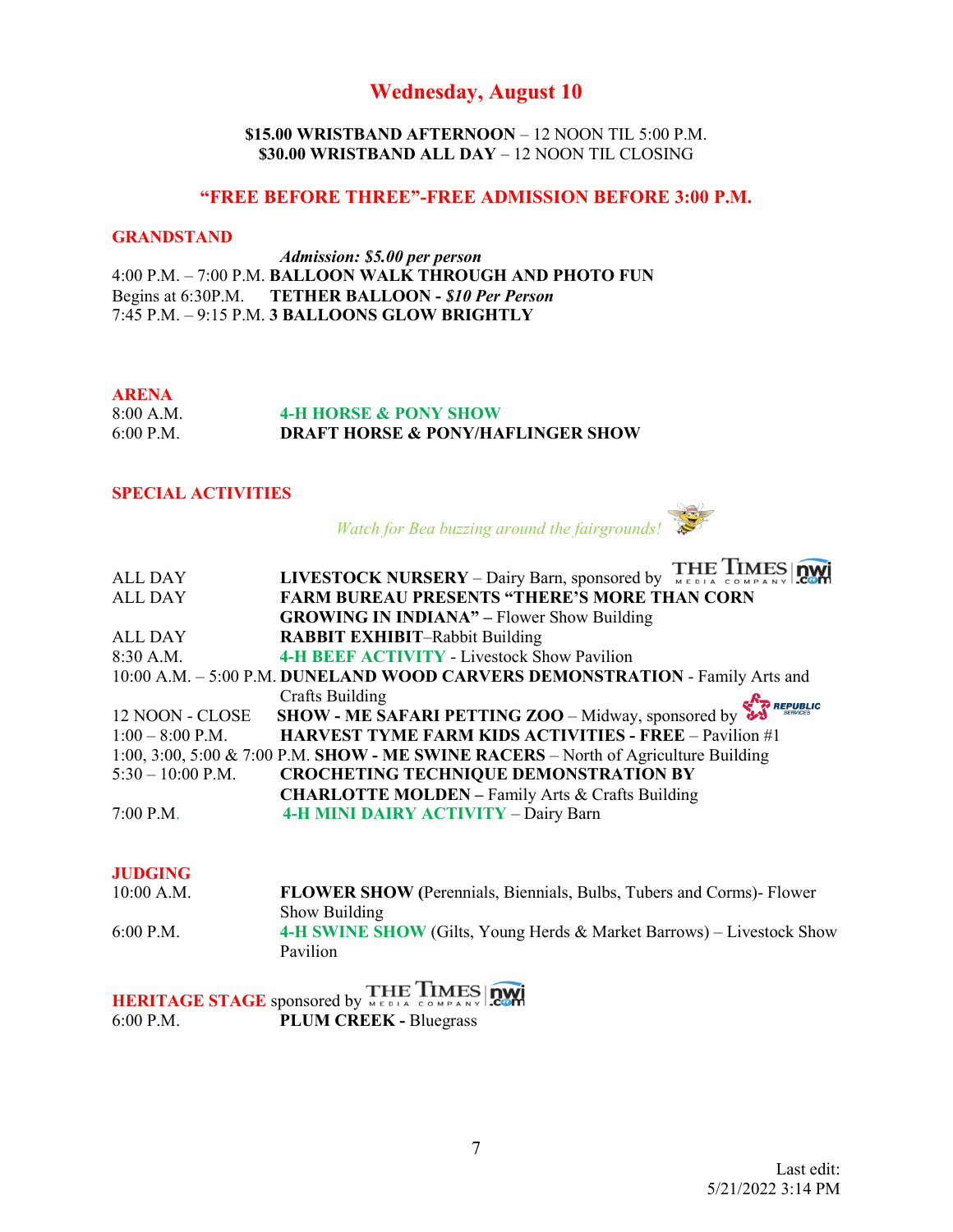### **Thursday, August 11**

**\$15.00 WRISTBAND AFTERNOON** – 12 NOON TIL 5:00 P.M. **\$30.00 WRISTBAND ALL DAY** – 12 NOON TIL CLOSING

#### **"FREE BEFORE THREE" – FREE ADMISSION BEFORE 3:00 P.M.**

### **GRANDSTAND**<br>7:00 P.M. 7:00 P.M. **SOUTH COUNTY MUD RUNNERS MUD DRAGS** Admission: \$10.00

#### **ARENA**

| 10:00 A.M. | <b>DRAFT HORSE AND MULE HALTER SHOW</b> |
|------------|-----------------------------------------|
| 5:30 P.M.  | DRAFT HORSE, MULE, PONY/HAFLINGER SHOW  |

#### **SPECIAL ACTIVITIES**

 *Watch for Bea buzzing around the fairgrounds!* 

|                    | LIVESTOCK NURSERY - Dairy Barn, sponsored by WEDIA COMPANY COMP                     |
|--------------------|-------------------------------------------------------------------------------------|
| <b>ALL DAY</b>     |                                                                                     |
| <b>ALL DAY</b>     | <b>FARM BUREAU PRESENTS "THERE'S MORE THAN CORN</b>                                 |
|                    | <b>GROWING IN INDIANA"</b> – Flower Show Building                                   |
| <b>ALL DAY</b>     | <b>HERITAGE QUILTERS DEMONSTRATION - Family Arts and Crafts</b>                     |
|                    | Building                                                                            |
| <b>ALL DAY</b>     | <b>RABBIT EXHIBIT-Rabbit Building</b>                                               |
| 12 NOON - CLOSE    | SHOW - ME SAFARI PETTING ZOO - Midway, sponsored by $\sum_{s \text{ increase}}$     |
| $1:00 - 8:00$ P.M. | <b>HARVEST TYME FARM KIDS ACTIVITIES - FREE - Pavilion #1</b>                       |
|                    | 1:00, 3:00, 5:00 & 7:00 P.M. SHOW - ME SWINE RACERS – North of Agriculture Building |

#### **JUDGING**

| $1:00$ P.M. | 4-H POULTRY AND EGG JUDGING CONTEST-Goat/Poultry Barn |
|-------------|-------------------------------------------------------|
| $5:00$ P.M. | 4-H DAIRY SHOW – Livestock Show Pavilion              |
| $6:00$ P.M. | 4-H BEEF SHOW - Livestock Show Pavilion               |

### **SHOWCASE TENT**

| $1:00$ P.M. | <b>PAPER AIRPLANE CONTEST REGISTRATION</b>         |
|-------------|----------------------------------------------------|
| $1:30$ P.M. | PAPER AIRPLANE CONTEST                             |
| $6:30$ P.M. | PIE EATING CONTEST REGISTRATION – <i>NEW TIME!</i> |
| $7:00$ P.M. | PIE EATING CONTEST – NEW TIME!                     |

**HERITAGE STAGE** sponsored by WERLA COMPANY STINGS BAND 6:00 P.M. **HIGH COUNTRY STINGS BAND** HIGH COUNTRY STINGS BAND – Dulcimer, Guitar, and Fiddle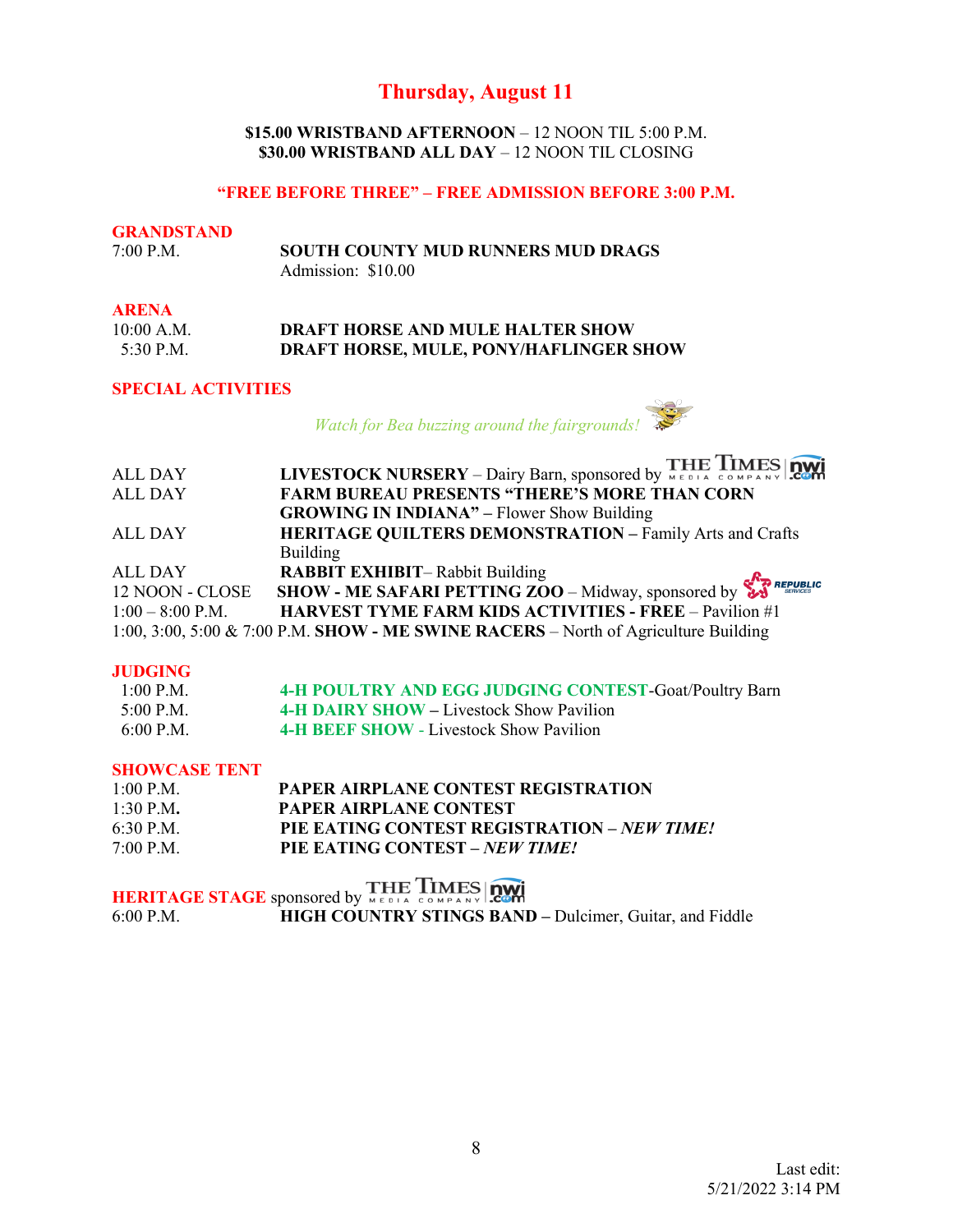### **Friday, August 12**

#### **\$15.00 WRISTBAND AFTERNOON** – 12 NOON TIL 5:00 P.M. **\$30.00 WRISTBAND ALL DAY** – 12 NOON TIL CLOSING

#### **GRANDSTAND**

| $7:00$ P.M. | <b>SOUTH COUNTY MUD RUNNERS MUD DRAGS</b> |
|-------------|-------------------------------------------|
|             | Admission: \$10.00                        |

#### **ARENA**

| $2:00$ P.M. | WESTERN YOUTH HORSE SHOW – NEW TIME!     |
|-------------|------------------------------------------|
| $5:45$ P.M. | <b>COLOR GUARD &amp; NATIONAL ANTHEM</b> |
| 6:00 P.M.   | <b>WESTERN HORSE SHOW</b>                |

#### **SPECIAL ACTIVITIES**

*Watch for Bea buzzing around the fairgrounds!*

| ALL DAY             | LIVESTOCK NURSERY – Dairy Barn, sponsored by THE TIMES DWI                                                                                     |
|---------------------|------------------------------------------------------------------------------------------------------------------------------------------------|
| <b>ALL DAY</b>      | <b>FARM BUREAU PRESENTS "THERE'S MORE THAN CORN</b>                                                                                            |
|                     | <b>GROWING IN INDIANA"</b> – Flower Show Building                                                                                              |
| <b>ALL DAY</b>      | <b>RABBIT EXHIBIT-Rabbit Building</b>                                                                                                          |
| $10:00 - 4:00$ P.M. | <b>CROCHETING TECHNIQUE DEMONSTRATION BY</b>                                                                                                   |
|                     | <b>CHARLOTTE MOLDEN - Family Arts &amp; Crafts Building</b>                                                                                    |
| 12 NOON - CLOSE     | SHOW - ME SAFARI PETTING ZOO - Midway, sponsored by $\sum_{s \text{ times}}^{\text{R}}$ REPUBLIC HADVEST TVALE EACH COO - Midway, sponsored by |
| $1:00 - 8$ P.M.     | <b>HARVEST TYME FARM KIDS ACTIVITIES - FREE - Pavilion #1</b>                                                                                  |
|                     | 1:00, 3:00, 5:00 & 7:00 P.M. SHOW - ME SWINE RACERS – North of Agriculture Building                                                            |
| 2:30 P.M.           | 4-H ROOSTER CROWING ACTIVITY - Goat/Poultry Barn                                                                                               |
| $5PM - 10 P.M.$     | SOAP MAKING DEMONSTRATION BY KELLY YANCEY                                                                                                      |
|                     | - Family Arts & Crafts Building                                                                                                                |

#### **JUDGING**

| 8:30 A.M.   | 4-H MEAT & SPECIALTY GOAT SHOW - Goat/Poultry Barn         |
|-------------|------------------------------------------------------------|
| 10:00 A.M.  | <b>FLOWER SHOW</b> (Annuals) – Flower Show Building        |
| $6:00$ P.M. | <b>4-H SWINE CARCASS RESULTS – Livestock Show Pavilion</b> |
| $7:00$ P.M. | <b>SUPREME SHOWMAN CONTEST – Livestock Show Pavilion</b>   |

#### **SHOWCASE TENT**

| $2:00$ P.M. | <b>ICE CREAM EATING CONTEST REGISTRATION</b> |
|-------------|----------------------------------------------|
| $3:00$ P.M. | <b>ICE CREAM EATING CONTEST</b>              |
| $7:00$ P.M. | <b>NATE VENTURELLI – Country Music</b>       |

## **HERITAGE STAGE** sponsored by **THE TIMES OWER**<br>6:00 P.M. **JOHN DERADO & ANNE MCINT JOHN DERADO & ANNE McINTYRE - Americana & Contemporary**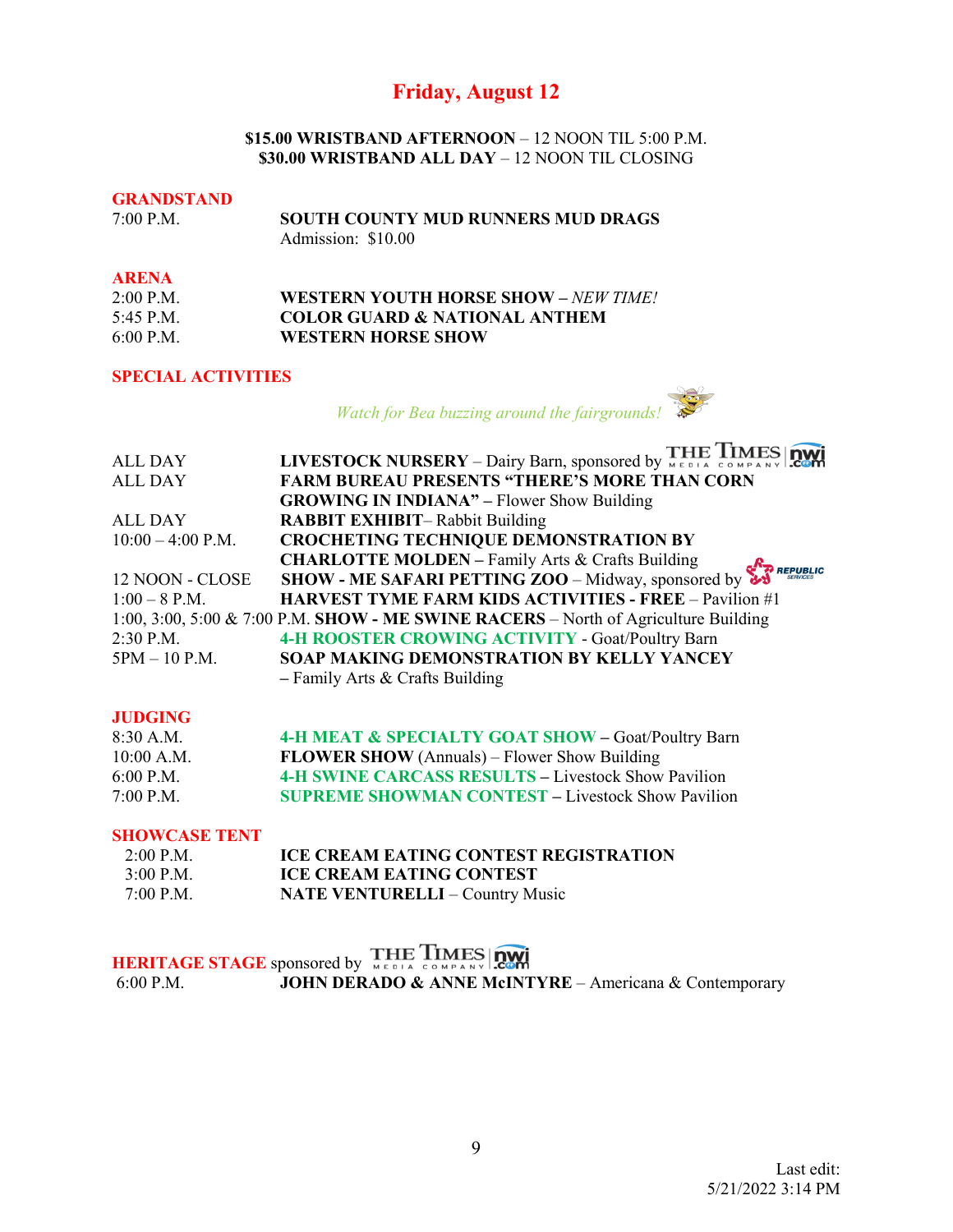### **Saturday, August 13**



#### **\$15.00 WRISTBAND AFTERNOON** – 12 NOON TIL 5:00 P.M. **\$30.00 WRISTBAND ALL DAY** – 12 NOON TIL CLOSING

### **GRANDSTAND**

5:00 P.M. **INTERNATIONAL DEMOLITION DERBY**  For more information: **[www.internationaldemolitionderby.com](http://www.internationaldemolitionderby.com/)**

Admission: \$15.00

**ARENA**<br>8:30 A.M. THRU 8:30 A.M. THRU **WESTERN HORSE SHOW** – *NEW TIME!* EVENING

#### **SPECIAL ACTIVITIES**

*Watch for Bea buzzing around the fairgrounds!* 

| <b>ALL DAY</b>  | <b>FARM BUREAU PRESENTS "THERE'S MORE THAN CORN</b>                                 |
|-----------------|-------------------------------------------------------------------------------------|
|                 | <b>GROWING IN INDIANA"</b> – Flower Show Building                                   |
| ALL DAY         | <b>RABBIT EXHIBIT-Rabbit Building</b>                                               |
| <b>ALL DAY</b>  | <b>SCRAPBOOKING DEMONSTRATION BY CAFÉ CROP</b>                                      |
|                 | - Family Arts and Crafts Building                                                   |
| $10AM - 5PM$    | LIVESTOCK NURSERY - Dairy Barn, sponsored by THE TIMES DWI                          |
| 10:00 A.M.      | 4-H LIVESTOCK & DAIRY JUDGING ACTIVITY - Livestock Show Pavilion                    |
| 10:00 A.M.      | FROG JUMP REGISTRATION - Special Activities Area                                    |
| $11:00$ A.M.    | FROG JUMP CONTEST - Special Activities Area                                         |
| 12 NOON - CLOSE | REPUBLIC<br><b>SHOW - ME SAFARI PETTING ZOO</b> – Midway, sponsored by              |
| 12 NOON         | 4-H COW PIE THROWING CONTEST - Dairy Barn                                           |
| 12 NOON         | <b>4-H LIVESTOCK AUCTION - Livestock Show Pavilion</b>                              |
| 12 NOON         | <b>4-H BARN AWARDS - Dairy Barn</b>                                                 |
| $1:00-8$ P.M.   | <b>HARVEST TYME FARM KIDS ACTIVITIES - FREE - Pavilion #1</b>                       |
|                 | 1:00, 3:00, 5:00 & 7:00 P.M. SHOW - ME SWINE RACERS - North of Agriculture Building |
| 4:00 P.M.       | <b>4-H SMALL ANIMAL AUCTION - Livestock Show Pavilion</b>                           |
|                 | Order of Sale: Rabbits & Poultry                                                    |
| 5:30 P.M.       | <b>4-H LARGE ANIMAL AUCTION – Livestock Show Pavilion</b>                           |
|                 | Order of Sale: Meat Goats, Sheep, Beef, Dairy Steers, Swine, and Dairy Goat Milk    |
|                 |                                                                                     |

#### **SHOWCASE TENT**

7:00 P.M. **MR. FUNNYMAN –** Variety Band

**HERITAGE STAGE** sponsored by 6:00 P.M. **RUSTY NAIL CROSSING** – Bluegrass/Gospel Music